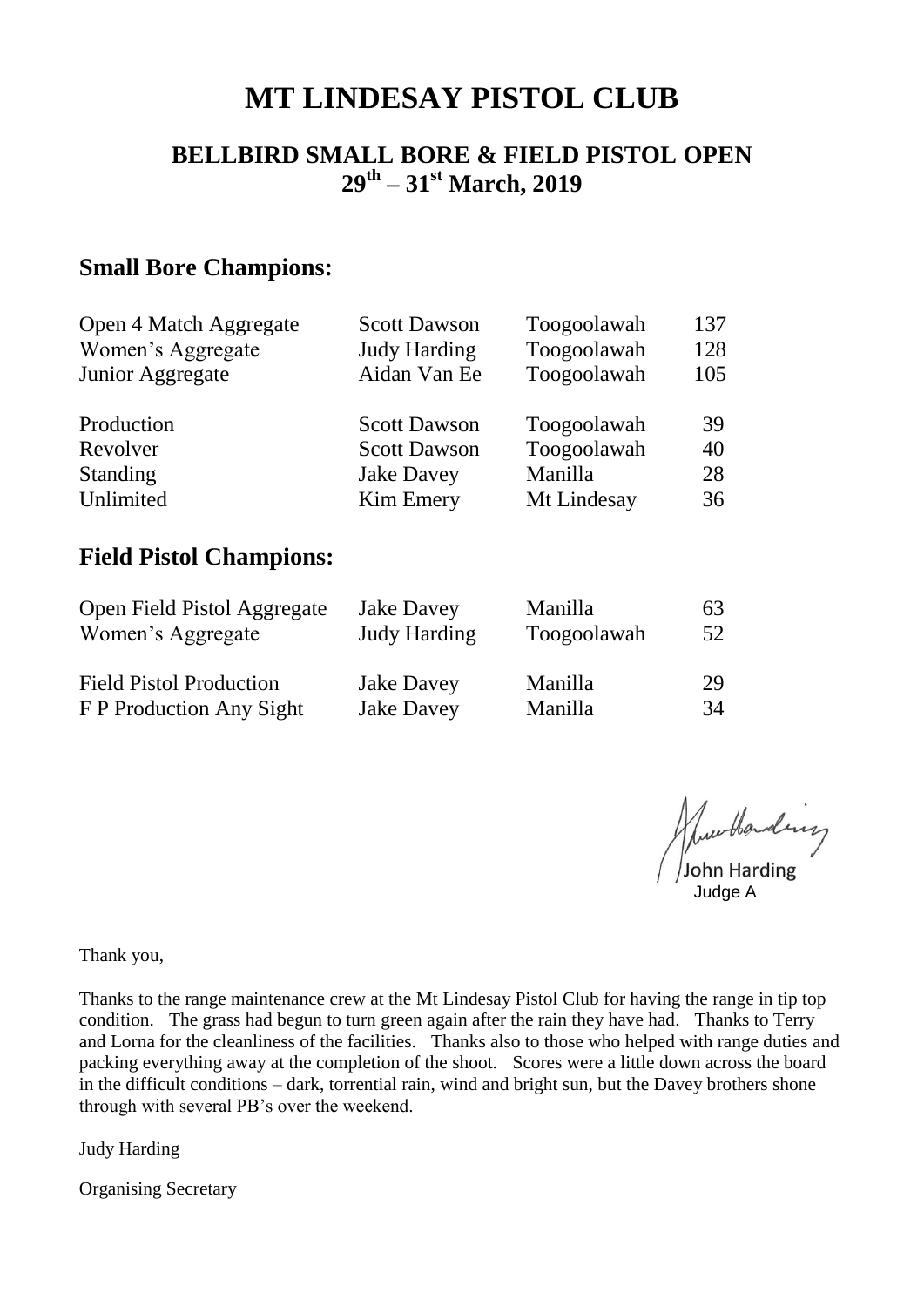### **Mt Lindesay Pistol Club Bellbird Small Bore & Field Pistol Open th – 31st March, 2019**

## **100m Open Aggregate**

|                  |   |                    |               |             |      | <b>Match Date</b> | 01-Apr-19   |              |
|------------------|---|--------------------|---------------|-------------|------|-------------------|-------------|--------------|
| <b>Aggregate</b> |   | <b>Top Surname</b> | <b>Name</b>   | <b>Club</b> | Prod | <b>Rev</b>        | <b>Stan</b> | <b>Unlim</b> |
| 137              | 0 | <b>DAWSON</b>      | Scott         | Toogoolawah | 39   | 40                | 25          | 33           |
| 135              | 0 | <b>EMERY</b>       | Kim.          | Mt Lindesay | 38   | 38                | 23          | 36           |
| 129              | 0 | <b>DAVEY</b>       | Jake          | Manilla     | 39   | 33                | 28          | 29           |
| 128              | 0 | <b>DAVEY</b>       | Tim           | Manilla     | 39   | 35                | 26          | 28           |
| 128              | 0 | <b>HARDING</b>     | Judy          | Toogoolawah | 37   | 34                | 23          | 34           |
| 116              | 0 | <b>JACKES</b>      | Kirsten       | Metro PSQ   | 39   | 32                | 16          | 29           |
| 107              | 0 | <b>LEDGER</b>      | Drew          | Metro PSQ   | 30   | 31                | 17          | 29           |
| 105              | 0 | VAN EE             | Aidan         | Toogoolawah | 33   | 32                | 15          | 25           |
| 101              |   | <b>ANDERSON</b>    | Terry         | Narrabri    | 29   | 32                | 17          | 23           |
| 100              | 0 | <b>DAWSON</b>      | Greg          | Armidale    | 32   | 26                | 23          | 19           |
| 99               | 0 | <b>HARDING</b>     | John          | Metro PSQ   | 25   | 36                | 15          | 23           |
| 96               | 0 | <b>WILLIAMS</b>    | Philip        | Mt Lindesay | 28   | 32                | 12          | 24           |
| 91               |   | <b>STANFIELD</b>   | Frank         | Metro PSQ   | 32   | 30                | 10          | 19           |
| 80               | 0 | <b>EDWARDS</b>     | <b>Stuart</b> | Mt Lindesay | 23   | 25                | 7           | 25           |
| 74               |   | <b>ARCHIBALD</b>   | Carmel        | Armidale    | 31   | 15                | 15          | 13           |
| 64               |   | <b>LINDSAY</b>     | Ken           | Mt Lindesay | 36   | 28                | 0           | 0            |
| 64               | 0 | <b>COOK</b>        | Barry         | Metro PSQ   | 22   | 25                | 17          | 0            |

### **100m Women's Aggregate**

|                              |                |             | 88 8        |             |                   |              |      |
|------------------------------|----------------|-------------|-------------|-------------|-------------------|--------------|------|
|                              |                |             |             |             | <b>Match Date</b> | 01-Apr-19    |      |
| <b>Aggregate Top Surname</b> |                | <b>Name</b> | <b>Club</b> | <b>Prod</b> | <b>Rev</b>        | <b>Stand</b> | Unli |
| 128                          | <b>HARDING</b> | Judy        | Toogoolawah | 37          | 34                | 23           | 34   |
| 116                          | <b>JACKES</b>  | Kirsten     | Metro PSQ   | 39          | 32                | 16           | 29   |
| 74                           | ARCHIBALD      | Carmel      | Armidale    | 31          | 15                | 15           | 13   |
|                              |                |             |             |             |                   |              |      |

## **100m Junior Aggregate**

|                              |          |             |             |             |            | Match Date 01-Apr-19 |              |
|------------------------------|----------|-------------|-------------|-------------|------------|----------------------|--------------|
| <b>Aggregate Top Surname</b> |          | <b>Name</b> | <b>Club</b> | <b>Prod</b> | <b>Rev</b> | <b>Stand</b>         | <b>Unlim</b> |
| 105                          | 0 VAN EE | Aidan       | Toogoolawah | 33          | 32         | 15                   | 25           |

June Handing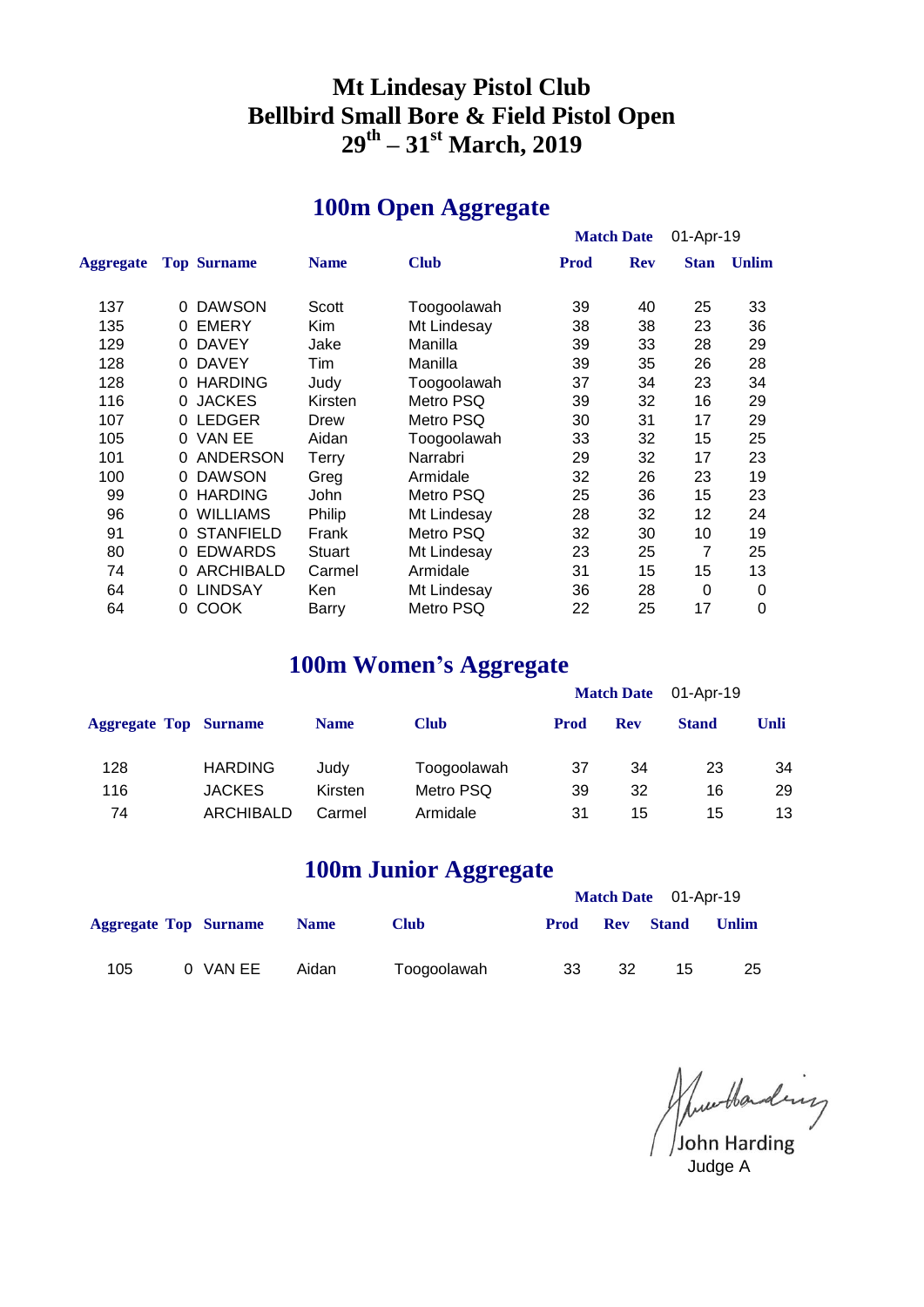# **Field Pistol Aggregate**

|                  |              |             | <b>Match Date</b> | 01-Apr-19        |
|------------------|--------------|-------------|-------------------|------------------|
| <b>Surname</b>   | <b>Name</b>  | <b>Club</b> | <b>Production</b> | <b>Any Sight</b> |
| <b>DAVEY</b>     | Jake         | Manilla     | 29                | 34               |
| <b>DAVEY</b>     | Tim          | Manilla     | 25                | 34               |
| <b>HARDING</b>   | Judy         | Toogoolawah | 25                | 27               |
| <b>ANDERSON</b>  | <b>Terry</b> | Narrabri    | 25                | 27               |
| <b>DAWSON</b>    | Greg         | Armidale    | 25                | 24               |
| <b>WILLIAMS</b>  | Philip       | Mt Lindesay | 22                | 25               |
| <b>EMERY</b>     | Kim          | Mt Lindesay | 18                | 28               |
| <b>HARDING</b>   | <b>John</b>  | Metro PSQ   | 22                | 24               |
| <b>LEDGER</b>    | Drew         | Metro PSQ   | 19                | 26               |
| <b>COOK</b>      | Barry        | Metro PSQ   | 23                | 20               |
| <b>STANFIELD</b> | Frank        | Metro PSQ   | 24                | 17               |
| <b>JACKES</b>    | Kirsten      | Metro PSQ   | 21                | 16               |
| <b>ARCHIBALD</b> | Carmel       | Armidale    | 16                | 19               |
| <b>DAWSON</b>    | Scott        | Toogoolawah | 0                 | 33               |
| <b>CLARK</b>     | Michelle     | Metro PSQ   | 11                | 10               |
|                  |              |             |                   |                  |

## **Ladies' Field Pistol Aggregate**

|                  |                  |             |             |                   | Match Date 01-Apr-19 |
|------------------|------------------|-------------|-------------|-------------------|----------------------|
| <b>Aggregate</b> | <b>Surname</b>   | <b>Name</b> | <b>Club</b> | <b>Production</b> | <b>Any Sight</b>     |
| 52               | <b>HARDING</b>   | Judv        | Toogoolawah | 25                | 27                   |
| 37               | <b>JACKES</b>    | Kirsten     | Metro PSQ   | 21                | 16                   |
| 35               | <b>ARCHIBALD</b> | Carmel      | Armidale    | 16                | 19                   |
| 21               | <b>CLARK</b>     | Michelle    | Metro PSQ   | 11                | 10                   |

June Handing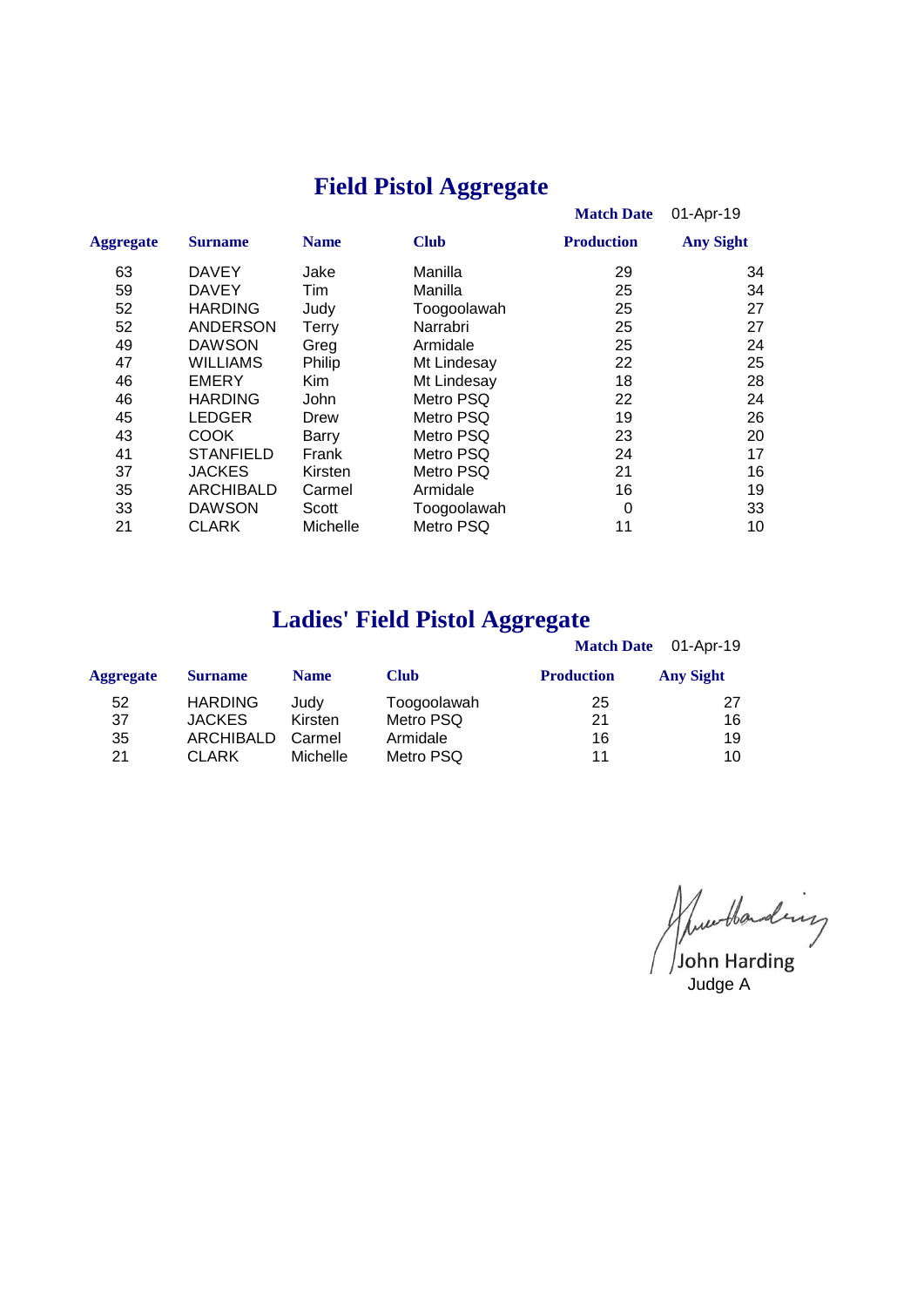#### **100m Production**

|               |            |                  |             | <b>Match Date</b><br>01-Apr-19 |    |                                  |              |     |                |                 |
|---------------|------------|------------------|-------------|--------------------------------|----|----------------------------------|--------------|-----|----------------|-----------------|
| <b>Name</b>   |            | <b>Surname</b>   | <b>Club</b> | <b>Grade</b><br><b>Break</b>   |    | <b>Total Shoot</b><br><b>Off</b> | <b>Chick</b> | Pig |                | <b>Turk Ram</b> |
| <b>Grade</b>  | <b>INT</b> |                  |             |                                |    |                                  |              |     |                |                 |
| Kirsten       |            | <b>JACKES</b>    | Metro PSQ   |                                | 39 |                                  | 10           | 9   | 10             | 10              |
| Scott         |            | <b>DAWSON</b>    | Toogoolawah |                                | 39 |                                  | 10           | 10  | 10             | 9               |
| Kim           |            | <b>EMERY</b>     | Mt Lindesay |                                | 38 |                                  | 10           | 10  | 9              | 9               |
| Judy          |            | <b>HARDING</b>   | Toogoolawah |                                | 37 |                                  | 10           | 10  | 9              | 8               |
| John          |            | <b>HARDING</b>   | Metro PSQ   |                                | 25 |                                  | 10           | 9   | 6              | $\mathbf 0$     |
| <b>Grade</b>  | AAA        |                  |             |                                |    |                                  |              |     |                |                 |
| Tim           |            | <b>DAVEY</b>     | Manilla     |                                | 39 |                                  | 10           | 10  | 9              | 10              |
| Jake          |            | <b>DAVEY</b>     | Manilla     |                                | 39 |                                  | 10           | 10  | 10             | 9               |
| Greg          |            | <b>DAWSON</b>    | Armidale    |                                | 32 |                                  | 9            | 9   | $\overline{7}$ | $\overline{7}$  |
| <b>Drew</b>   |            | <b>LEDGER</b>    | Metro PSQ   |                                | 30 |                                  | 10           | 9   | $\overline{7}$ | 4               |
| Terry         |            | <b>ANDERSON</b>  | Narrabri    |                                | 29 |                                  | 9            | 9   | 5              | 6               |
| Philip        |            | <b>WILLIAMS</b>  | Mt Lindesay |                                | 28 |                                  | 8            | 8   | 5              | $\overline{7}$  |
| <b>Grade</b>  | AA         |                  |             |                                |    |                                  |              |     |                |                 |
| Ken           |            | <b>LINDSAY</b>   | Mt Lindesay |                                | 36 |                                  | 10           | 9   | $\overline{7}$ | 10              |
| Aidan         |            | VAN EE           | Toogoolawah |                                | 33 |                                  | 10           | 10  | 7              | 6               |
| Frank         |            | <b>STANFIELD</b> | Metro PSQ   |                                | 32 |                                  | 8            | 10  | 9              | 5               |
| Carmel        |            | <b>ARCHIBALD</b> | Armidale    |                                | 31 |                                  | 9            | 8   | 8              | 6               |
| <b>Stuart</b> |            | <b>EDWARDS</b>   | Mt Lindesay |                                | 23 |                                  | 8            | 8   | 3              | 4               |
| <b>Barry</b>  |            | <b>COOK</b>      | Metro PSQ   |                                | 22 |                                  | 8            | 9   | $\overline{2}$ | 3               |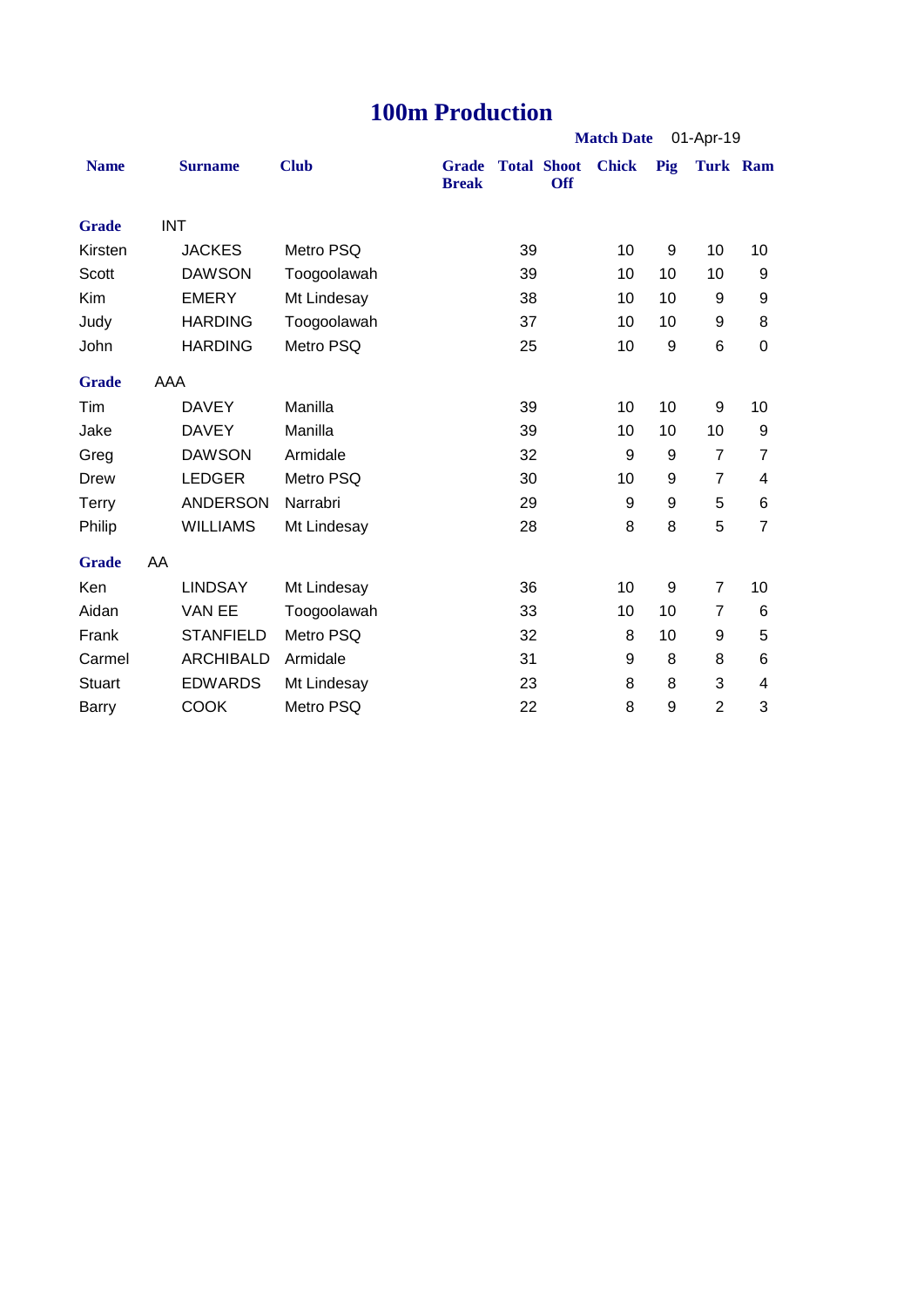# **100m Revolver**

|                   |            |                  | TUUM KEVOIVET |                              |    |                                  |                |                |                |                |
|-------------------|------------|------------------|---------------|------------------------------|----|----------------------------------|----------------|----------------|----------------|----------------|
| <b>Match Date</b> |            |                  |               |                              |    |                                  |                |                | 01-Apr-19      |                |
| <b>Name</b>       |            | <b>Surname</b>   | <b>Club</b>   | <b>Grade</b><br><b>Break</b> |    | <b>Total Shoot</b><br><b>Off</b> | <b>Chick</b>   | Pig            | Turk Ram       |                |
| <b>Grade</b>      | <b>INT</b> |                  |               |                              |    |                                  |                |                |                |                |
| Scott             |            | <b>DAWSON</b>    | Toogoolawah   |                              | 40 |                                  | 10             | 10             | 10             | 10             |
| Kim               |            | <b>EMERY</b>     | Mt Lindesay   |                              | 38 |                                  | 10             | 10             | 9              | 9              |
| John              |            | <b>HARDING</b>   | Metro PSQ     |                              | 36 |                                  | 9              | 10             | 8              | 9              |
| Judy              |            | <b>HARDING</b>   | Toogoolawah   |                              | 34 |                                  | 10             | 9              | 6              | 9              |
| Kirsten           |            | <b>JACKES</b>    | Metro PSQ     |                              | 32 |                                  | 9              | 10             | 8              | 5              |
| <b>Grade</b>      | AAA        |                  |               |                              |    |                                  |                |                |                |                |
| Jake              |            | <b>DAVEY</b>     | Manilla       |                              | 33 |                                  | 8              | 10             | 6              | 9              |
| Philip            |            | <b>WILLIAMS</b>  | Mt Lindesay   |                              | 32 |                                  | 8              | 9              | $\overline{7}$ | 8              |
| <b>Terry</b>      |            | <b>ANDERSON</b>  | Narrabri      |                              | 32 |                                  | 10             | 9              | 6              | $\overline{7}$ |
| <b>Drew</b>       |            | <b>LEDGER</b>    | Metro PSQ     |                              | 31 |                                  | 8              | 8              | 5              | 10             |
| <b>Grade</b>      | AA         |                  |               |                              |    |                                  |                |                |                |                |
| Tim               |            | <b>DAVEY</b>     | Manilla       |                              | 35 |                                  | 9              | 10             | $\overline{7}$ | 9              |
| Aidan             |            | VAN EE           | Toogoolawah   |                              | 32 |                                  | 10             | 10             | 5              | $\overline{7}$ |
| Frank             |            | <b>STANFIELD</b> | Metro PSQ     |                              | 30 |                                  | 9              | 9              | $\overline{7}$ | 5              |
| Ken               |            | <b>LINDSAY</b>   | Mt Lindesay   |                              | 28 |                                  | 9              | 10             | 4              | 5              |
| Greg              |            | <b>DAWSON</b>    | Armidale      |                              | 26 |                                  | 8              | $\overline{7}$ | 4              | $\overline{7}$ |
| <b>Barry</b>      |            | <b>COOK</b>      | Metro PSQ     |                              | 25 |                                  | $\overline{7}$ | 8              | $\overline{2}$ | 8              |
| <b>Grade</b>      | A          |                  |               |                              |    |                                  |                |                |                |                |
| <b>Stuart</b>     |            | <b>EDWARDS</b>   | Mt Lindesay   |                              | 25 |                                  | 8              | 6              | 4              | $\overline{7}$ |
| Carmel            |            | <b>ARCHIBALD</b> | Armidale      |                              | 15 |                                  | 6              | 6              | 1              | $\overline{2}$ |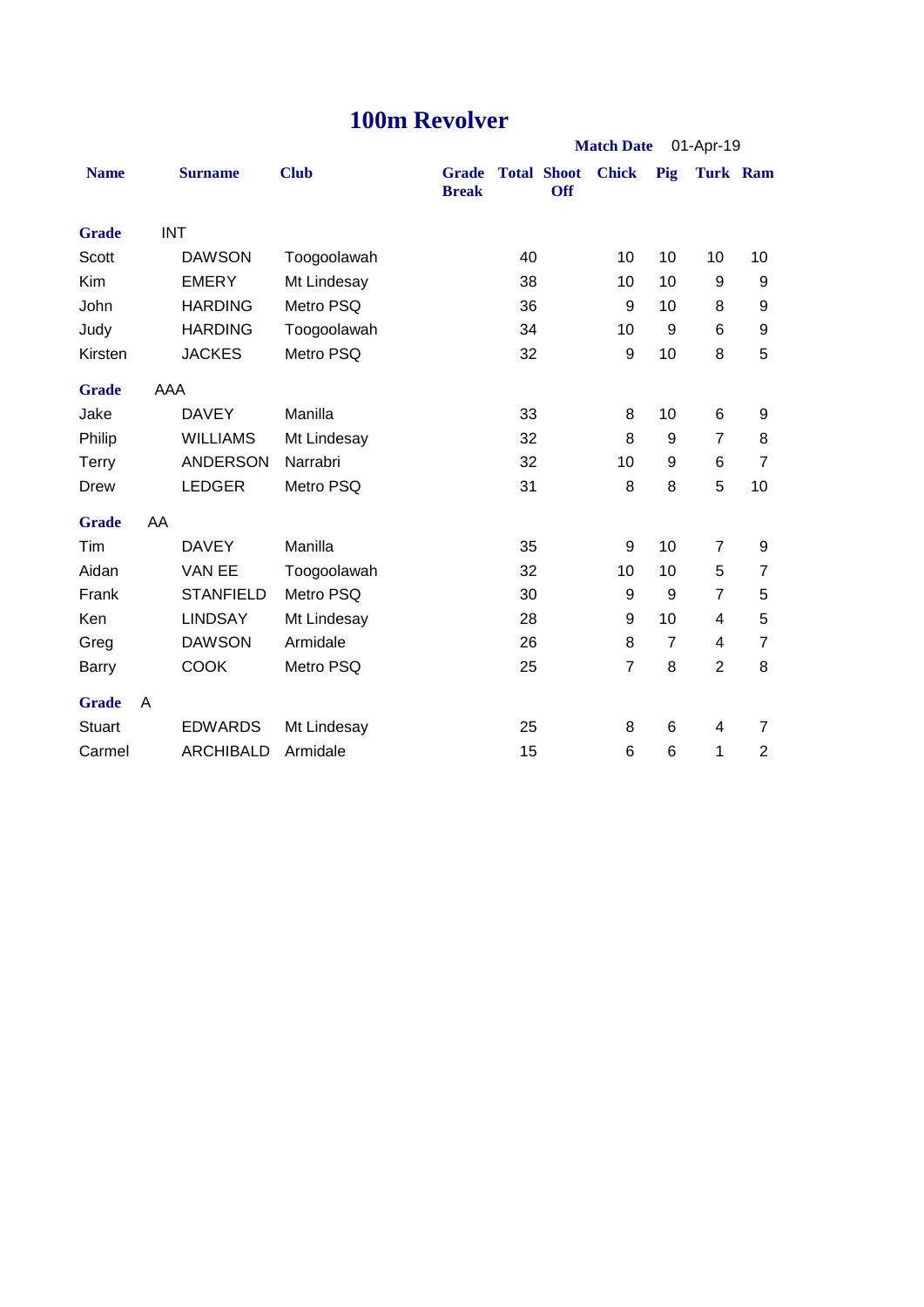# **100m Standing**

|               |            |                  |             |                              | o              |                                  |                   |                |                |             |  |
|---------------|------------|------------------|-------------|------------------------------|----------------|----------------------------------|-------------------|----------------|----------------|-------------|--|
|               |            |                  |             |                              |                |                                  | <b>Match Date</b> | 01-Apr-19      |                |             |  |
| <b>Name</b>   |            | <b>Surname</b>   | <b>Club</b> | <b>Grade</b><br><b>Break</b> |                | <b>Total Shoot</b><br><b>Off</b> | <b>Chick</b>      | Pig            | Turk Ram       |             |  |
| <b>Grade</b>  | <b>INT</b> |                  |             |                              |                |                                  |                   |                |                |             |  |
| <b>Scott</b>  |            | <b>DAWSON</b>    | Toogoolawah |                              | 25             |                                  | 8                 | 5              | 6              | 6           |  |
| Judy          |            | <b>HARDING</b>   | Toogoolawah |                              | 23             |                                  | $\overline{7}$    | 8              | $\overline{2}$ | 6           |  |
| Kim           |            | <b>EMERY</b>     | Mt Lindesay |                              | 23             |                                  | $\overline{7}$    | 9              | 4              | 3           |  |
| John          |            | <b>HARDING</b>   | Metro PSQ   |                              | 15             |                                  | 4                 | 4              | 4              | 3           |  |
| <b>Grade</b>  | AAA        |                  |             |                              |                |                                  |                   |                |                |             |  |
| Jake          |            | <b>DAVEY</b>     | Manilla     |                              | 28             |                                  | 6                 | 8              | 8              | 6           |  |
| Greg          |            | <b>DAWSON</b>    | Armidale    |                              | 23             |                                  | 8                 | $\overline{7}$ | 5              | 3           |  |
| Terry         |            | <b>ANDERSON</b>  | Narrabri    |                              | 17             |                                  | 4                 | 5              | $\overline{4}$ | 4           |  |
| Philip        |            | <b>WILLIAMS</b>  | Mt Lindesay |                              | 12             |                                  | 4                 | 4              | 1              | 3           |  |
| <b>Grade</b>  | AA         |                  |             |                              |                |                                  |                   |                |                |             |  |
| Tim           |            | <b>DAVEY</b>     | Manilla     |                              | 26             |                                  | $\overline{7}$    | 8              | 4              | 7           |  |
| Barry         |            | <b>COOK</b>      | Metro PSQ   |                              | 17             |                                  | 5                 | 4              | 4              | 4           |  |
| <b>Drew</b>   |            | <b>LEDGER</b>    | Metro PSQ   |                              | 17             |                                  | $\overline{7}$    | 4              | $\overline{2}$ | 4           |  |
| Kirsten       |            | <b>JACKES</b>    | Metro PSQ   |                              | 16             |                                  | 6                 | 4              | $\overline{2}$ | 4           |  |
| Carmel        |            | <b>ARCHIBALD</b> | Armidale    |                              | 15             |                                  | 5                 | 4              | 1              | 5           |  |
| Frank         |            | <b>STANFIELD</b> | Metro PSQ   |                              | 10             |                                  | 4                 | 4              | $\overline{2}$ | $\mathbf 0$ |  |
| <b>Grade</b>  | A          |                  |             |                              |                |                                  |                   |                |                |             |  |
| Aidan         |            | VAN EE           | Toogoolawah |                              | 15             |                                  | 5                 | 3              | 4              | 3           |  |
| <b>Stuart</b> |            | <b>EDWARDS</b>   | Mt Lindesay |                              | $\overline{7}$ |                                  | $\overline{2}$    | 3              | $\overline{2}$ | 0           |  |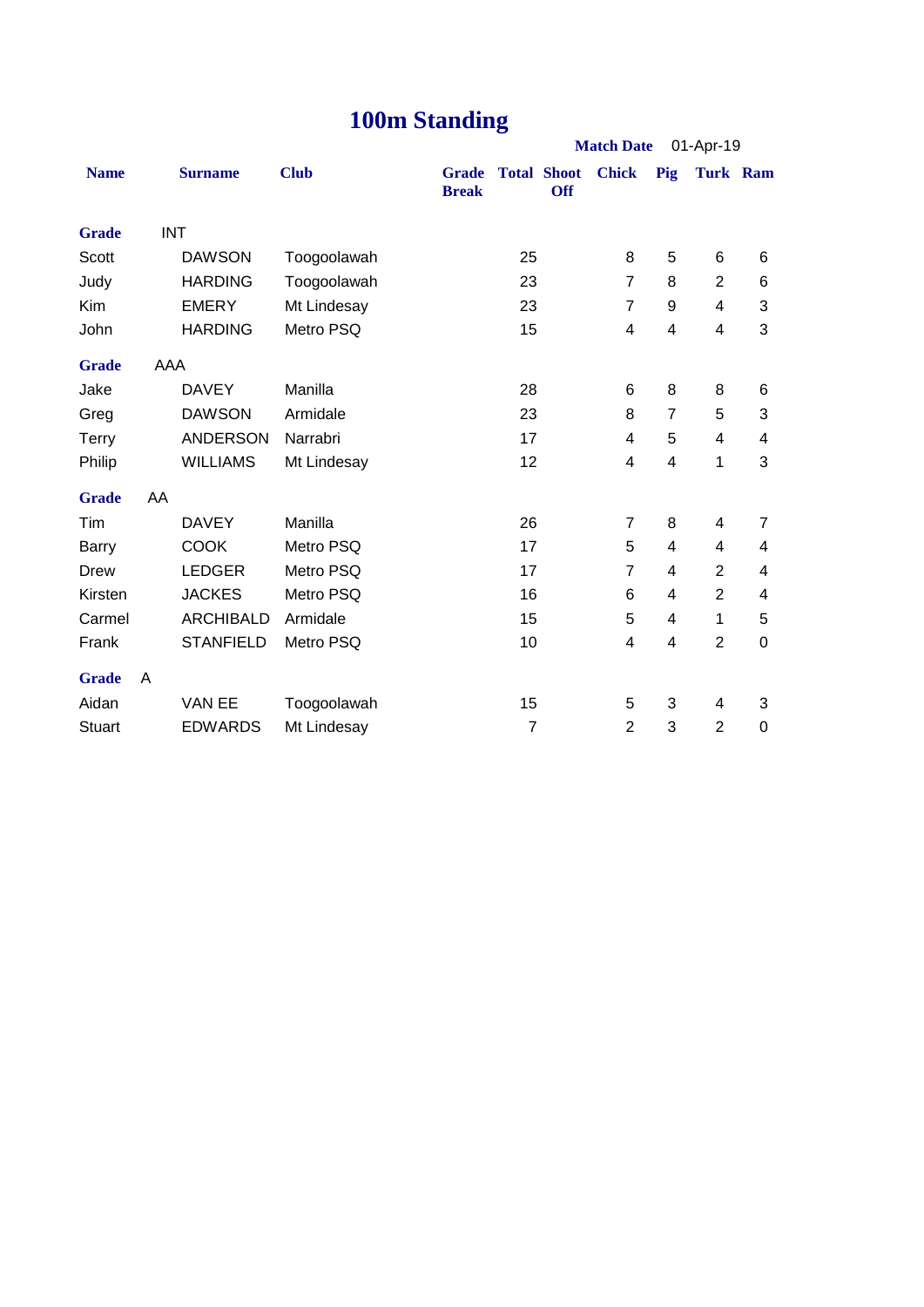# **100m Unlimited**

|               |            |                  |             |                              |    |                                  | <b>Match Date</b> |                | 01-Apr-19      |                         |
|---------------|------------|------------------|-------------|------------------------------|----|----------------------------------|-------------------|----------------|----------------|-------------------------|
| <b>Name</b>   |            | <b>Surname</b>   | <b>Club</b> | <b>Grade</b><br><b>Break</b> |    | <b>Total Shoot</b><br><b>Off</b> | <b>Chick</b>      | Pig            | Turk Ram       |                         |
| <b>Grade</b>  | <b>INT</b> |                  |             |                              |    |                                  |                   |                |                |                         |
| Kim           |            | <b>EMERY</b>     | Mt Lindesay |                              | 36 |                                  | 10                | 10             | $\overline{7}$ | 9                       |
| <b>Grade</b>  | AAA        |                  |             |                              |    |                                  |                   |                |                |                         |
| Judy          |            | <b>HARDING</b>   | Toogoolawah |                              | 34 |                                  | 10                | 9              | 8              | $\overline{7}$          |
| Scott         |            | <b>DAWSON</b>    | Toogoolawah |                              | 33 |                                  | 8                 | 10             | 9              | 6                       |
| Kirsten       |            | <b>JACKES</b>    | Metro PSQ   |                              | 29 |                                  | 8                 | $\overline{7}$ | 6              | 8                       |
| Drew          |            | <b>LEDGER</b>    | Metro PSQ   |                              | 29 |                                  | 9                 | 10             | 4              | 6                       |
| John          |            | <b>HARDING</b>   | Metro PSQ   |                              | 23 |                                  | 10                | 4              | 4              | 5                       |
| <b>Grade</b>  | AA         |                  |             |                              |    |                                  |                   |                |                |                         |
| Jake          |            | <b>DAVEY</b>     | Manilla     |                              | 29 |                                  | 10                | 9              | 6              | 4                       |
| Tim           |            | <b>DAVEY</b>     | Manilla     |                              | 28 |                                  | 10                | 10             | $\overline{2}$ | 6                       |
| Philip        |            | <b>WILLIAMS</b>  | Mt Lindesay |                              | 24 |                                  | 9                 | $\overline{7}$ | 4              | 4                       |
| Frank         |            | <b>STANFIELD</b> | Metro PSQ   |                              | 19 |                                  | 4                 | $\overline{7}$ | 3              | 5                       |
| <b>Grade</b>  | A          |                  |             |                              |    |                                  |                   |                |                |                         |
| <b>Stuart</b> |            | <b>EDWARDS</b>   | Mt Lindesay |                              | 25 |                                  | 6                 | 7              | 6              | 6                       |
| Aidan         |            | VAN EE           | Toogoolawah |                              | 25 |                                  | 9                 | 8              | 3              | 5                       |
| <b>Terry</b>  |            | <b>ANDERSON</b>  | Narrabri    |                              | 23 |                                  | 9                 | 5              | $\overline{2}$ | $\overline{7}$          |
| Greg          |            | <b>DAWSON</b>    | Armidale    |                              | 19 |                                  | 5                 | 8              | $\overline{2}$ | $\overline{\mathbf{4}}$ |
| <b>Grade</b>  | B          |                  |             |                              |    |                                  |                   |                |                |                         |
| Carmel        |            | <b>ARCHIBALD</b> | Armidale    |                              | 13 |                                  | 4                 | $\overline{7}$ | 1              | 1                       |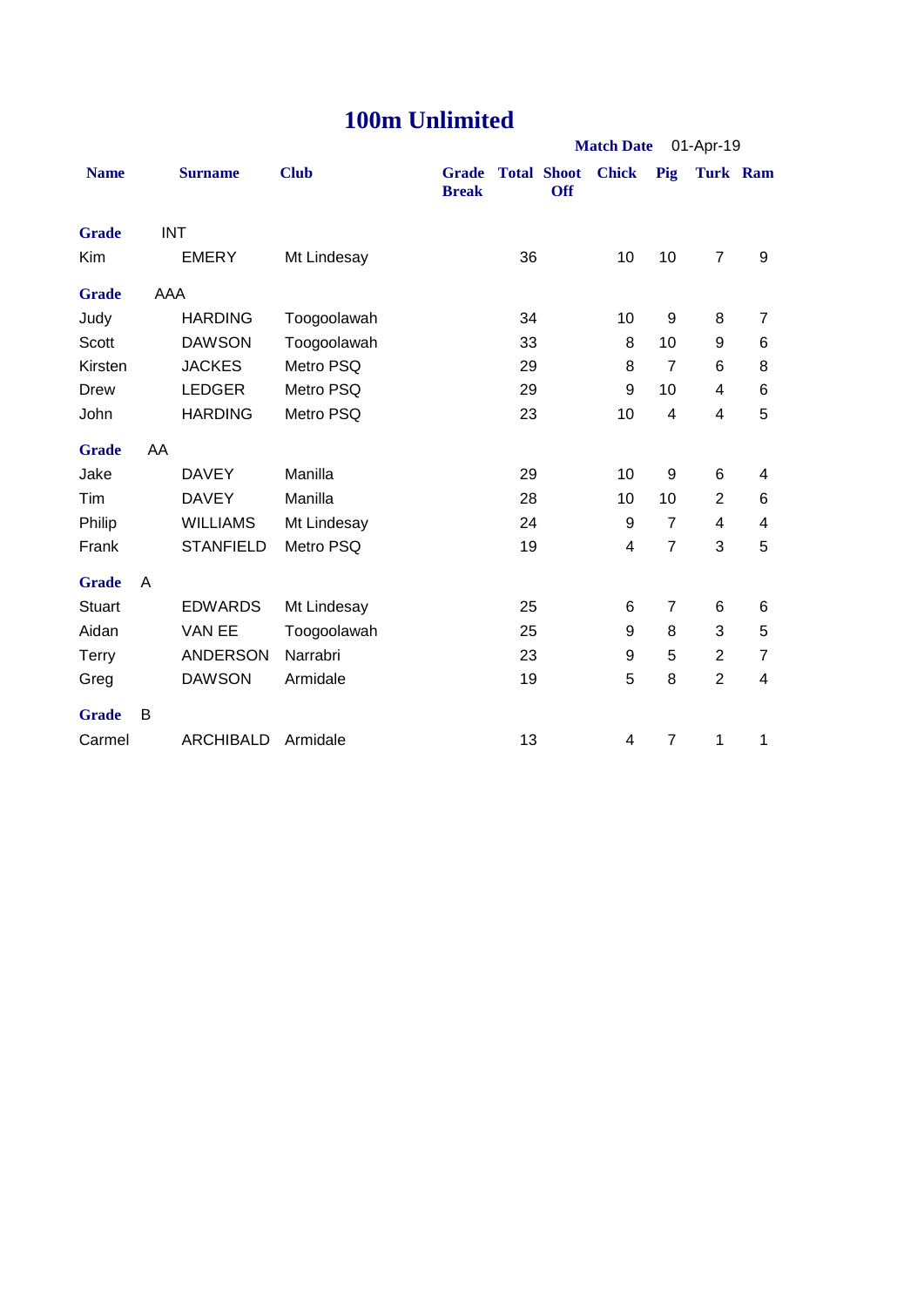### **Field Pistol Production**

|              |            |                  |             | <b>Match Date</b>            |    |                                  | 01-Apr-19      |                |                |   |
|--------------|------------|------------------|-------------|------------------------------|----|----------------------------------|----------------|----------------|----------------|---|
| <b>Name</b>  |            | <b>Surname</b>   | <b>Club</b> | <b>Grade</b><br><b>Break</b> |    | <b>Total Shoot</b><br><b>Off</b> | <b>Chick</b>   | Pig            | Turk Ram       |   |
| <b>Grade</b> | <b>INT</b> |                  |             |                              |    |                                  |                |                |                |   |
| Judy         |            | <b>HARDING</b>   | Toogoolawah |                              | 25 |                                  | 8              | $\overline{7}$ | $\overline{2}$ | 8 |
| John         |            | <b>HARDING</b>   | Metro PSQ   |                              | 22 |                                  | 5              | 8              | 5              | 4 |
| Kim          |            | <b>EMERY</b>     | Mt Lindesay |                              | 18 |                                  | 5              | 5              | 3              | 5 |
| <b>Grade</b> | AAA        |                  |             |                              |    |                                  |                |                |                |   |
| <b>Terry</b> |            | <b>ANDERSON</b>  | Narrabri    |                              | 25 |                                  | 8              | 6              | 4              | 7 |
| Greg         |            | <b>DAWSON</b>    | Armidale    |                              | 25 |                                  | $\overline{7}$ | $\overline{7}$ | 5              | 6 |
| Barry        |            | <b>COOK</b>      | Metro PSQ   |                              | 23 |                                  | $\overline{7}$ | $\overline{7}$ | 5              | 4 |
| Philip       |            | <b>WILLIAMS</b>  | Mt Lindesay |                              | 22 |                                  | 5              | 9              | 4              | 4 |
| <b>Grade</b> | AA         |                  |             |                              |    |                                  |                |                |                |   |
| Jake         |            | <b>DAVEY</b>     | Manilla     |                              | 29 |                                  | 8              | 9              | 4              | 8 |
| Tim          |            | <b>DAVEY</b>     | Manilla     |                              | 25 |                                  | 4              | 7              | 6              | 8 |
| Frank        |            | <b>STANFIELD</b> | Metro PSQ   |                              | 24 |                                  | 6              | 8              | 5              | 5 |
| Kirsten      |            | <b>JACKES</b>    | Metro PSQ   |                              | 21 |                                  | 3              | 5              | $\overline{7}$ | 6 |
| Drew         |            | <b>LEDGER</b>    | Metro PSQ   |                              | 19 |                                  | $\overline{7}$ | 6              | 3              | 3 |
| Carmel       |            | <b>ARCHIBALD</b> | Armidale    |                              | 16 |                                  | 7              | 6              | 3              | 0 |
| Michelle     |            | <b>CLARK</b>     | Metro PSQ   |                              | 11 |                                  | $\overline{2}$ | 4              | 1              | 4 |